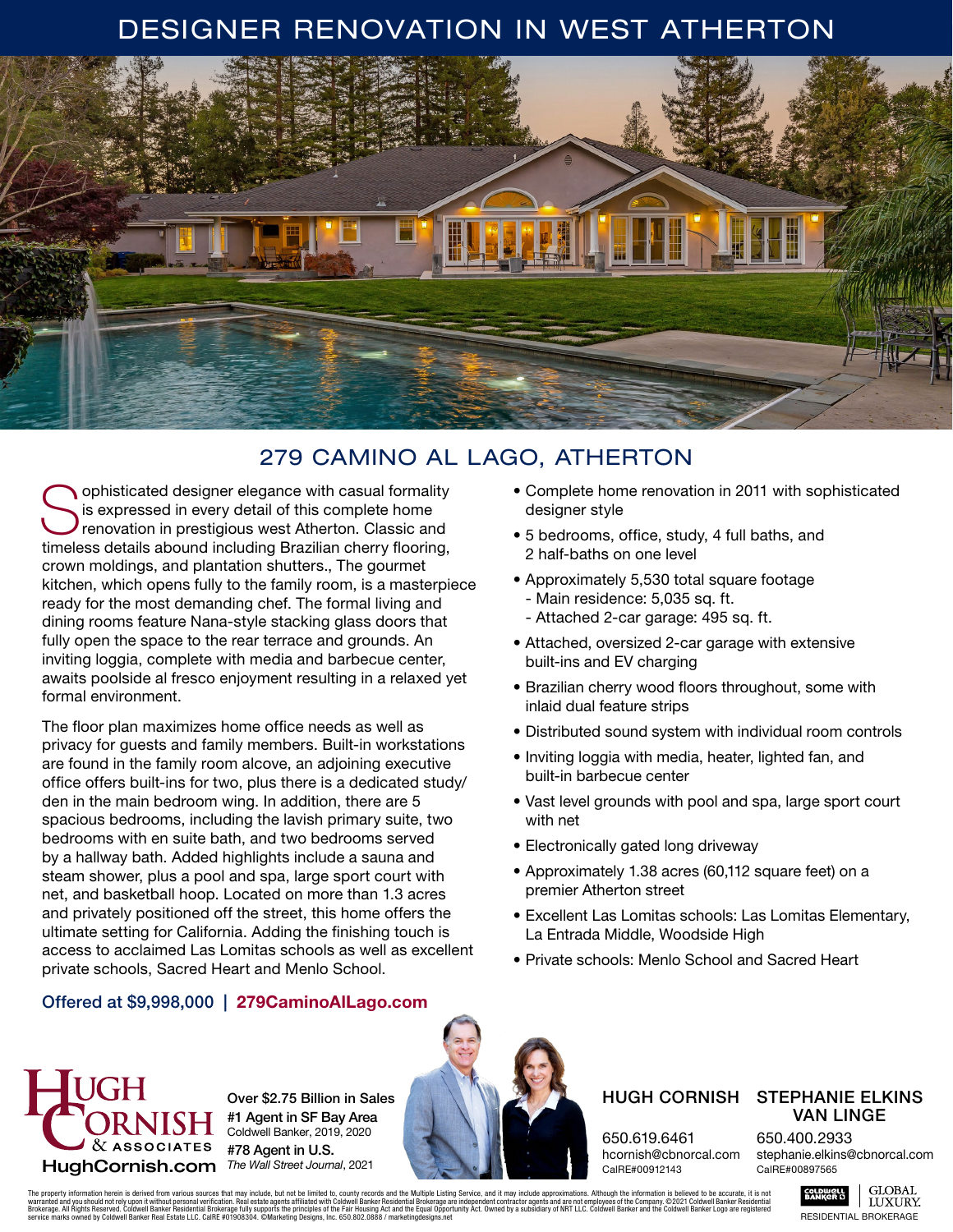# 279 Camino al Lago, Atherton

## *Formal Public Rooms*

#### Foyer

Custom solid wood front door surrounded in true divided light glass, including an arched fan light; foyer has marble tile floor in a herringbone pattern beneath a barrelvaulted ceiling with gilded silver finish; two alabaster pendants illuminate the area

#### Living Room

Grand formal room with cathedral ceiling dotted with recessed lights and showcasing an elevated arched transom window; entire wall of retractable stacking glass doors open to the rear terrace; Brazilian cherry wood floors extend throughout the home

#### Dining Room

Formal venue adjoins the living room separated by an arched opening framed with two Doric columns; tray ceiling with uplighting, crown moldings, chandelier, and wall sconces; inlaid dual feature strips on the hardwood floor further define the space

#### Kitchen & Breakfast Area

Stunning designer kitchen has all-white cabinetry topped in exotic granite slab with backsplashes in marble mosaics; center island with table-height extension for seating, all topped in contrasting granite; separate casual dining area with built-in banquette seating on two sides and built-in desk center; extra-large walk-in pantry with Liebherr refrigerator

#### **Appliances**

Wolf gas cooktop with 6 burners, griddle, and pot filler; 2 Wolf ovens; Wolf microwave; Sub-Zero refrigerator; 2 Sub-Zero freezer drawers

#### Loggia

Sliding glass door access from the kitchen; shiplap-paneled ceiling with lighted fan and heater, on-wall media wiring, limestone tile floor decking, and built-in Wolf barbecue and sink

#### Family Room

Spacious room opens to the kitchen, foyer, and through pocket doors to the office/ library; front windows with transoms, crown moldings, and recessed lights; adjoining alcove, preceding the office, has built-in cabinetry on each side of a front window with plantation shutters, plus a built-in workstation beneath cabinetry

#### Office/Library

Entered through a pocket door in the family room alcove or the rear hallway, this room has a gas-log fireplace beneath media wiring, front windows with plantation shutters, plus extensive cherry cabinetry, including an executive desk and secondary desk

#### Study/Den

At the entrance to the main bedroom wing with double pocket door entrance, ceiling and recessed lights, and front window with plantation shutters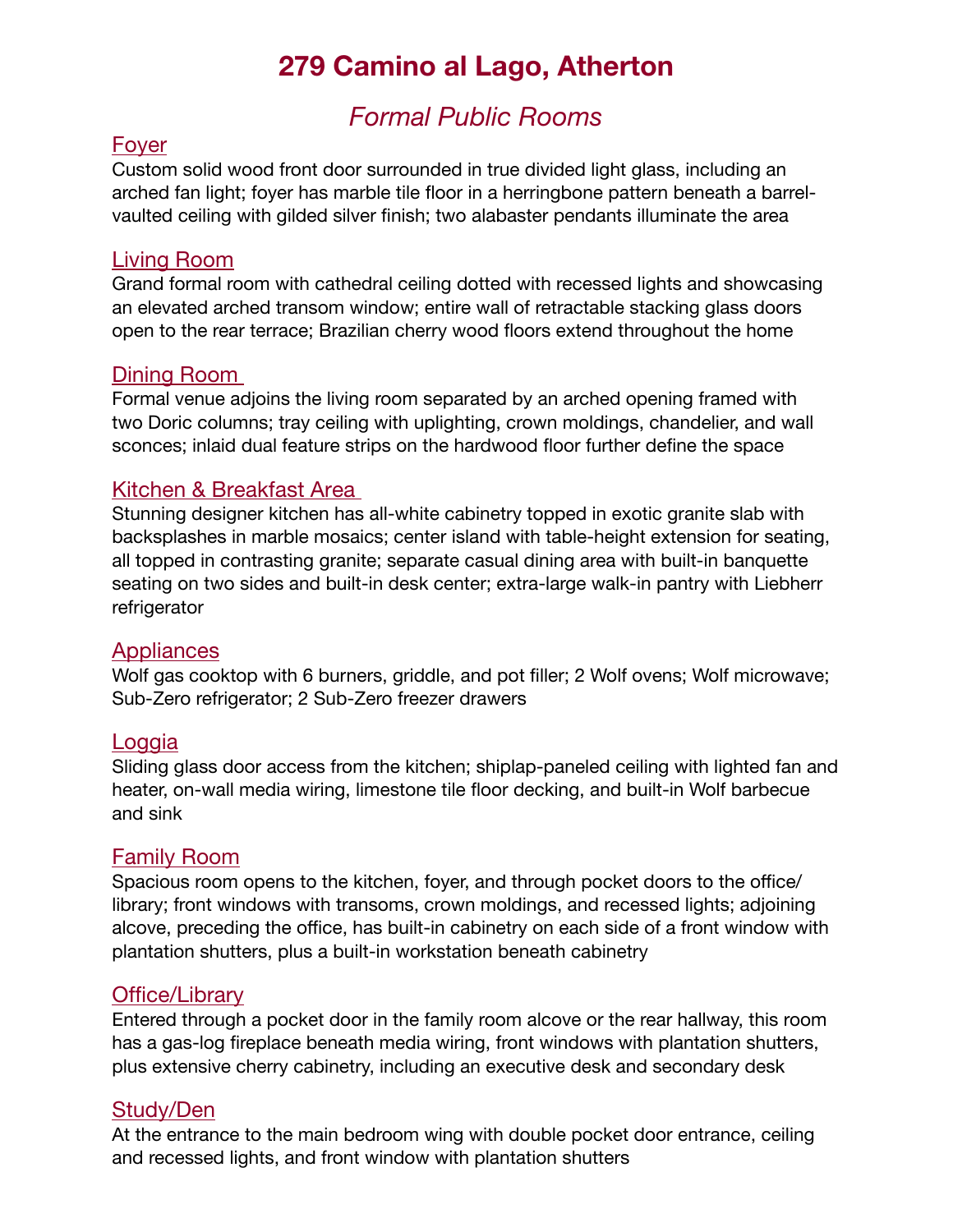## *Personal Accommodations*

## Bedroom & Bath

Privately located off the kitchen wing, the bathroom has direct access to the hallway and loggia (for use from the pool) and to the bedroom; features include a marble steam shower and single-sink vanity; the bedroom has crown moldings, on-wall media wiring, a center light, and closet

## Two Bedrooms & Bath

Two bedrooms in the main bedroom wing each with plantation shutters, one or two closets with sliding doors, and ceiling lighting; served by a hallway bath with dualsink terrazzo-topped vanity, skylight, tiled floor, tub with overhead shower decked in terrazzo, and private commode room

#### Bedroom Suite

Wall of built-in desks for two, drum light, banquette seating, and recessed lights; closet with sliding doors plus dressing area with two additional closets and built-in drawers; en suite bath has a single-sink quartz vanity and makeup vanity, tile floor, and shower with subway-set tile

#### Primary Bedroom Suite

Cathedral ceiling, double French doors, matching windows, and fan light transom to the rear grounds; large customized walk-in closet with island; adjoining fitness center/ office with closet, French doors to the rear grounds, and secondary access to the bath; en suite bath in quartzite and marble has a dual-sink vanity, sauna, private automated commode room, and large bathing area behind glass with deep tub and open shower for two

## *Other Features*

- Formal powder room with bird's eye maple floating vanity topped in lighted solid onyx slab and onyx vessel sink
- Casual half-bath located near the family room and office/library
- Laundry/mud room with custom cabinetry, sink, and Bosch washer and dryer
- Attached, oversized 2-car garage with extensive built-ins and EV charging
- Long gated driveway
- Dual-zone air conditioning
- Central vacuum
- Distributed sound speakers with individual room controls
- Central terrace with candle columns bordered by level lawn
- Pool and spa with automated cover
- Large sport court with net and basketball hoop
- Custom playhouse
- Raised vegetable beds